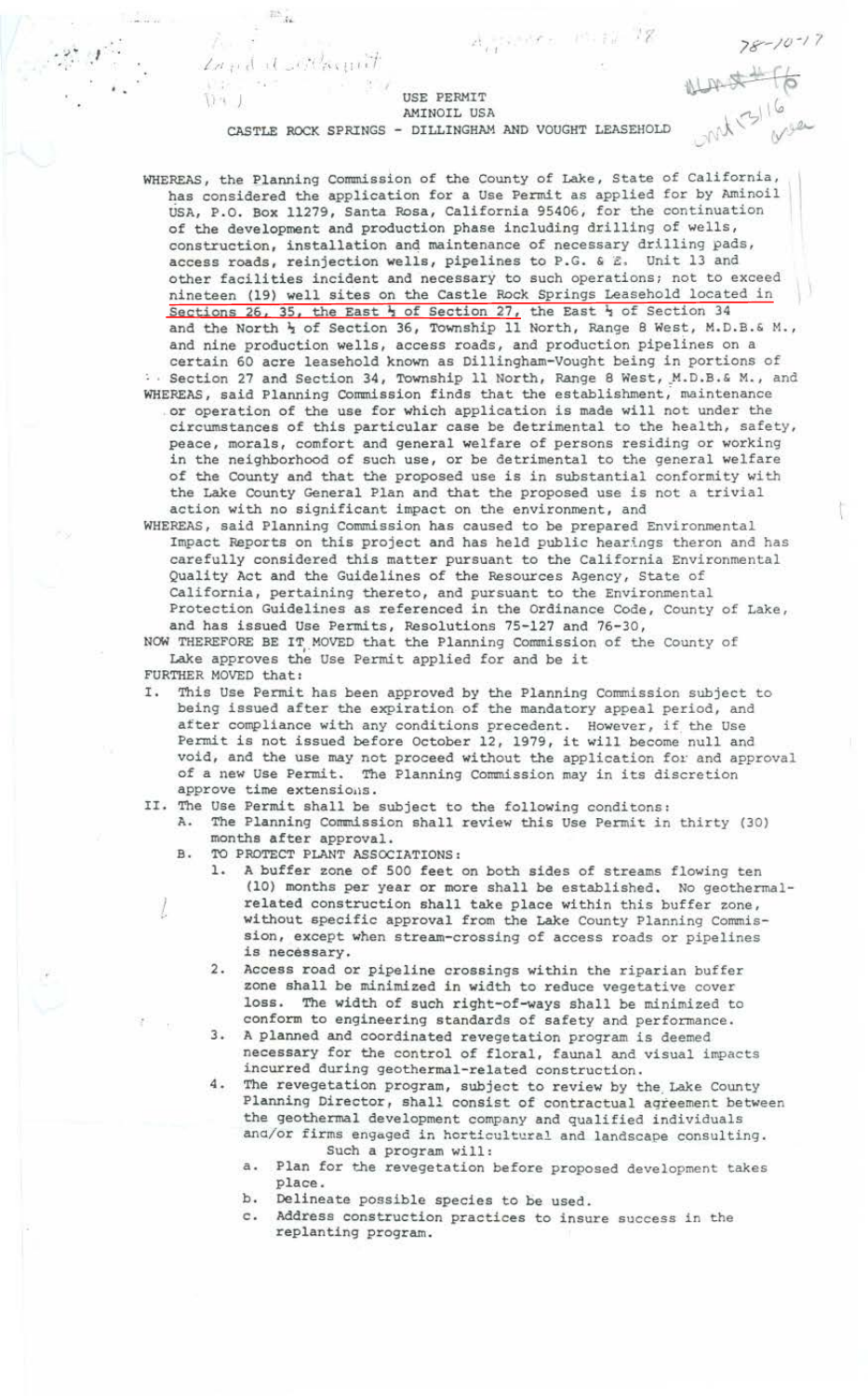d. Formulate the planting schedule, and

音安

 $\mathbf{e}^{\mathbf{e}}$ 

 $\sim$ 

 $\mathbb{L}$ 

AMINUIL USA

e. Insure proper maintenance after planting.

s. Because a revegetation program is deemed essential in geothermal development areas, guidelines for the revegetation shall include but not necessarily be limited to:

- a. All areas unnecessary to geothermal development shall be left undisturbed.
- b. If construction involves removal of vegetation but no grading, root crowns of shrubs shall be left intact, so as many shrub species will resprout quickly.
- c. When construction and drilling has been completed on a specific pad, road cut and bank, or pipeline route, the revegetation program shall commence in the fall months following construction, or when most appropriate for the species involved.
- d. Top-soil removed by grading shall be stockpiled for later use in the revegetation program.
- e. If revegetation is less than 70% successful, further attempts at revegetation shall be conducted. The revegetation of a site shall be evaluated no later than the second spring following the initial planting to determine if further planting is necessary.
- 6. Future development shall be planned well in advance to minimize the total amount of vegetation disturbed. ·
- 7. Existing access roads (with the exception of Socrates Mine Road) and firebreaks shall be used whenever possible for pipeline routes thereby minimizing future removal of vegetation cover.
- 8 . At least 35 yards shall be maintained from blooie linesor other horizontal steam venting to nearest vegetation to prevent steam scalding. Where space is limited venting shall be angled upward to prevent said scalding.
- 9. Removed vegetation will be chipped and respread as mulching material base or burned in accord with California Division of Forestry and Lake County Air Pollution Control District rules.
- c. TO PROTECT FAUNAL POPULATIONS:

 $, 1$  $\sqrt{\varepsilon}$  ,

*r*  t,.·· '", ..

<sup>I</sup>D.

- 1. The revegetation program shall take the faunal resources of the field in consideration during its formation. The revegetation program is necessary for the reduction of impacts upon fauna.
- 2. Pipelines crossing riparian areas or primary wildlife corridors as designated in the Environmental Impact Report for the subject property shall be buried (where feasible) or raised to at least four (4) feet (from bottom of pipe to ground level) for a horizontal distance of at least eight (8) feet to insure free and unrestricted passage of wildlife.
- 3. Access roads and pad locatiomshall also avoid, wherever possible, the designated primary wildlife corridors.
- 4. Raptor nesting sites shall be left undisturbed by geothermal-related construction.
- TO PROTECT AGAINST EXCESSIVE EROSION, INDUCED LANDSLIDES AND SURFACE GEOLOGIC HAZARDS:
- 1. All development shall be "state of art" and in conformance with good engineering practice. This means that all grading plans shall be designed by a Registered Civil Engineer with the assistance of a Registered Engineering Geologist.
- 2. Good engineering practices and "state of the art" are represented by Chapter 70 of the Uniform Building Code of the State of California and "Contract Book for Construction of Pipeline for Steam Gathering System - Unit 13, Lake County" prepared by Hawke Engineers dated March 1978. These specifications and codes shall be applied to all excavation and grading.
- 3. Any deviations from Chapter 70 of the Uniform Building Code shall be certified by an appropriately certified professional (i.e., so1is engineer, engineering geologist, design civil engineer
- 4. Precise plans for all future drill sites, reserve pit areas, and access roads showing the extent of cuts and fills, the compaction methods and the storm drainage design plan and profiles shall be submitted to the Lake County Planning 'Department in advance of an excavation.
- 5. The drainage plans to be submitted shall generally distribute storm water runoff and channel it to existing natural waterways only to the extent that it will not increase water head to the point of unnatural channel abrasion. Energy dissipators and collection devices to reduce the erosive force of unnatrual runoff shall be required.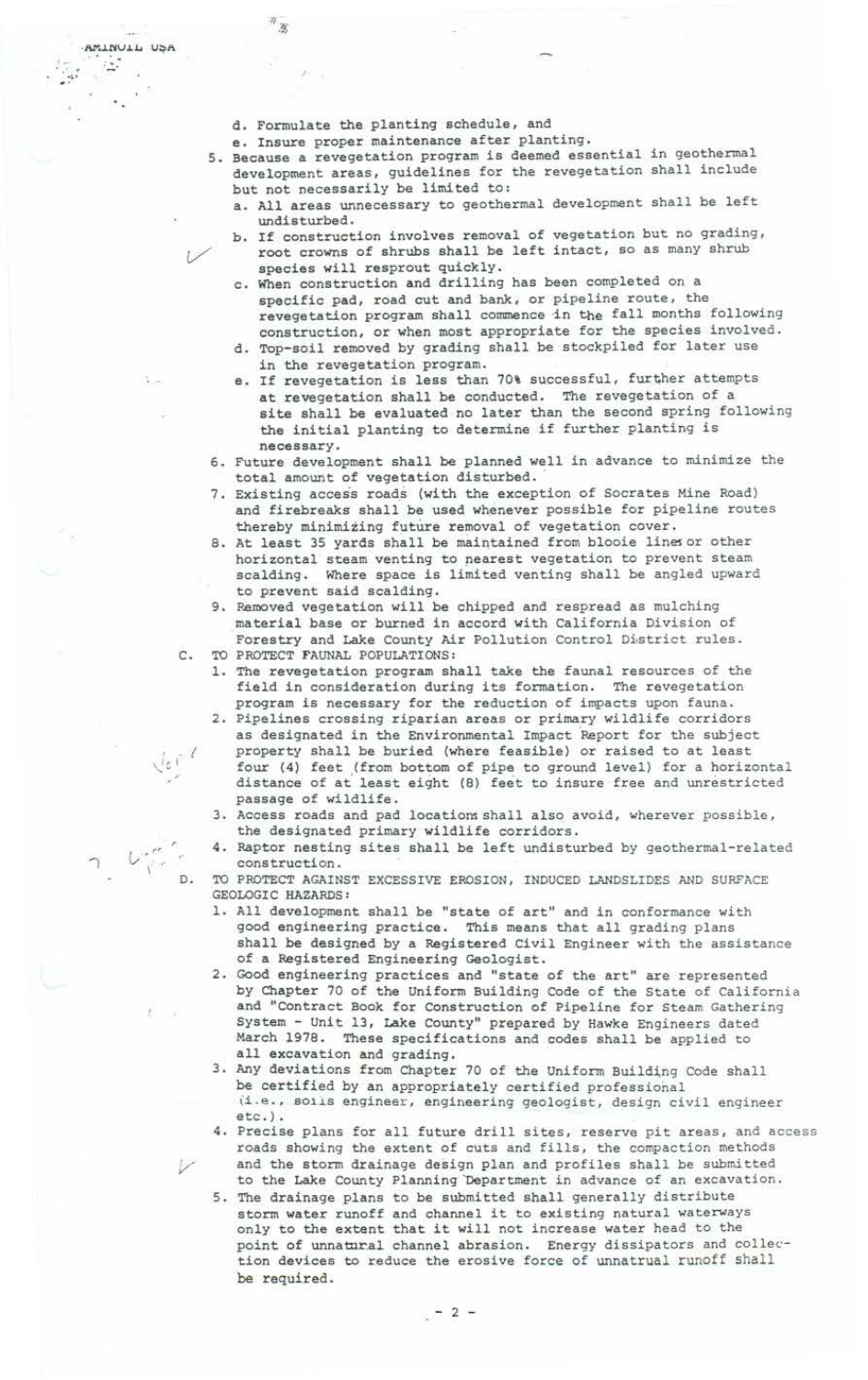- 6. All grading activity shall be completed and all drainage structures shall be in place and operational prior to October 10, of any year. Grading and excavation activity may not be permitted during the consecutive period from October 10 to April 10 of any year. (It is understood that this is a general time frame. Extension beyond October 10 may be allowed by the Lake County Planning Department upon establishment of a soil moisture specification for any stated activity . )
- E. TO PROTECT AGAINST EXCESSIVE NOISE EXPOSURE:

 $\overline{\mathbf{w}}$ 

AWSNOTL USA

 $\Sigma(\cdot)$ 

- 1. The maximum permitted sound level during any phase of the project operations shall not exceed an Ldn 55 db(A) with a 10 db(A) penalty between the hours of 10 p.m. to 7 a.m. the following day at a distance of 2000 feet.
- 2. All valve and other operational changes, other than testing, which require free venting at the well head shall take place near mid-day and shall be preceded by at least 24 hour notice to those residents requesting such notification. Recognizing present safety and technological constraints, valve change operations shall not be subject to item E.l. above.
- 3. If measurements by the Lake County Planning Department indicate a possible violation of the Ldn 55 db(A) at a distance of 2000 feet,<br>a second noise enforcement standard of Leg 83 db(A) measured at a second noise enforcement standard of Leq 83 db(A) measured 200 feet from the noise source shall be applied. These regulations shall be adopted until a noise control ordinance is adopted by the Board of Supervisors. Applicant agrees that the Planning Commission shall have the right to substitute the conditions of a general Noise Control Ordinance for any part of these conditions when adopted by the Board of Supervisors. It is understood by the Planning Commission that mufflers of advance design will be utilized by the applicant to meet these standards, during drilling and testing.
- 4. Heavy truck traffic associated with all geothermal field operations shall be confined to the hours of  $7$  a.m. to 10 p.m. except in cases of blowout, emergency sump pumping, or threat of personal injury.
- 5. It is stipulated that the Lake County Planning Department will be spot monitoring noise levels in the vicinity of the proposed use and that findings resulting from said monitoring may require the applicant, his contractors, or agents, to provide continuous noise level monitorings and readings as may be directed by the Lake County Planning Department.
- 6 . Drill pipes shall not be laid down in bins between the hours of 8 p.m. and 7 a.m. the following day.
- F. TO PROTECT AIR QUALITY:
	- 1. The applicant shall meet the standards established by the Lake County Air Pollution Control District Regulations.
	- 2. Applicant shall secure an Authority to Construct from the Lake County Air Pollution Control District prior to commencement of any drilling activity, and a Permit to Qperate prior to operating the wells and pipeline system.
	- 3. Applicant shall provide dust control measures on all private vehicular access routes as may be required by direction from the Lake County Air Pollution Control District.
	- 4. Applicant shall provide, upon request from the Lake County Air Pollution Control District, element-component readings from steam analyses.
- G. TO PROTECT SURFACE WATER QUALITY:
	- 1. Applicant and P.G. & E. are currently conducting a baseline water quality, sediment monitoring, and biological inventory program on Putah Creek which is scheduled for conclusion in 1980 . Results of this program shall be used to determine the needs for routine monitoring in the Putah Creek watershed.
	- 2. Applicant shall conduct routine water quality monitoring after 1980 if deemed required by the Planning Commission. Such monitoring program shall be determined by the on-going program described in G.l. and conducted by a certified water quality laboratory. Results of the monitoring program shall be forwarded to the County of Lake upon their availability to the applicant.

- 3 -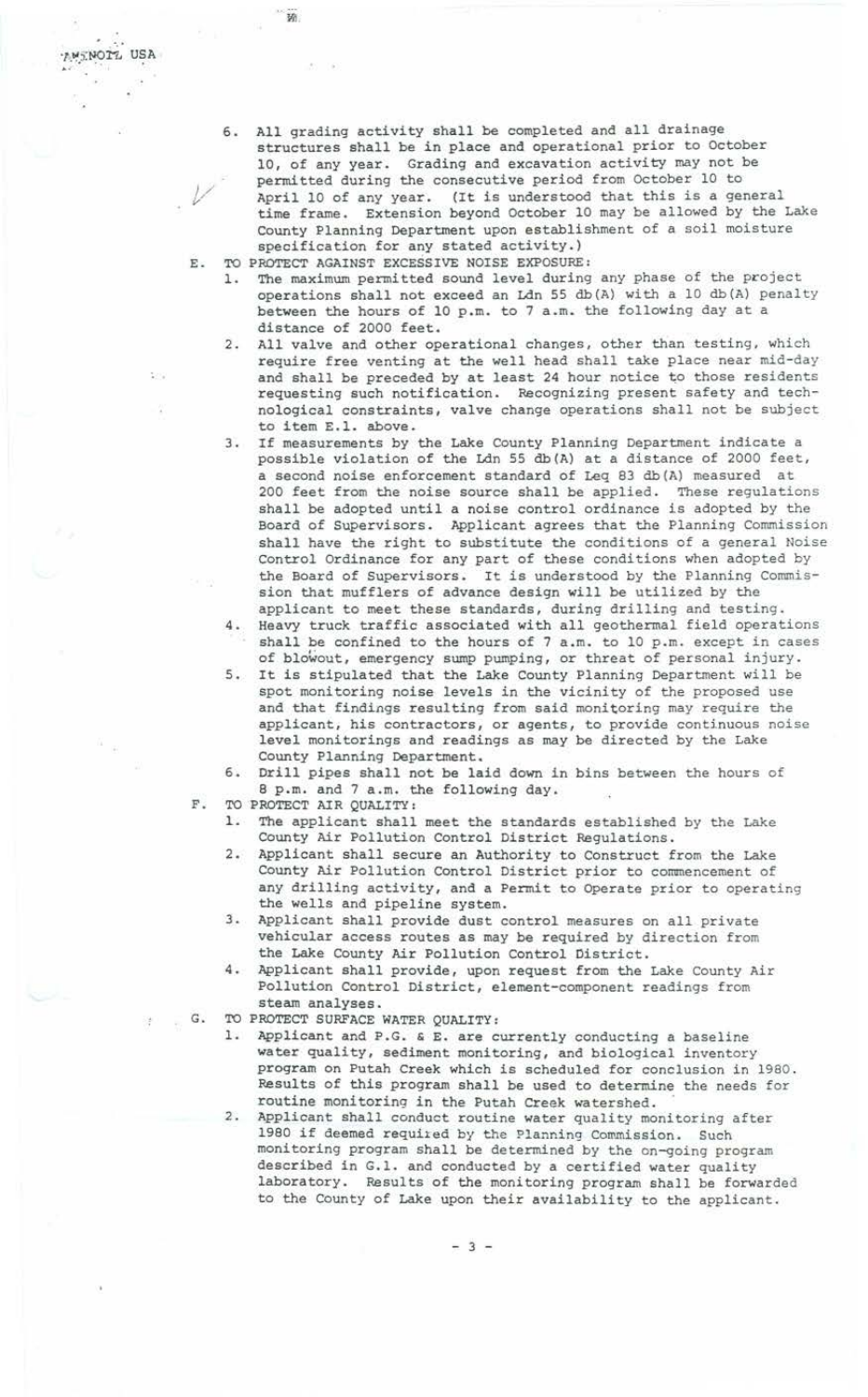t.

./'

J.

## H. ENVIRONMENTAL AND SAFETY PROTECTIONS:

 $\rightarrow$ 

- 1. All vents associated with the normal operation of the pipeline, down-stream of the well flowmeter, shall not be exposed to atmospheric conditions except where exempted by Lake County Air Pollution Control District. At present, control of these vents through the use of a vent line which parallels the pipeline and is exhausted into a reinjection well, is envisioned. Other, or similar means, which meet the primary objective are not excluded; soft plugs or extra pressure-temperature reliefs are exempted for safety purposes.
- 2. In the event of casing blowout or other uncontrolled venting, applicant shall move immediately to control the vent. No more than two (2) days shall elapse from the date of the uncontrolled vent to the date of equipment relocation to secure it.
- 3. All unattended drilling equipment, well heads, sumps, ponds, shall be protected from access by unauthorized persons.
- 4. Pipeline components which are exposed to ambient conditions at a temperature of 140 degrees fahrenheit or higher, where accessible to human reach, shall be designed to mitigate against inadvertent human burns.
- 5. The applicant shall comply with the requirements of fire prevention practices and measures as may be prescribed by the California Division of Forestry and/or the County of Lake.
- 6. Sanitary and hand washing facilities shall be provided at the drill site and maintenance yard as specified by the Lake County Health Department.
- 7. No hydrocarbon base cleaning agent, no waste oils or greases, no liquid fuel shall be intentionally discharged directly onto the surface of a drill pad. All liquids shall be contained and disposed of in accordance with the Regional Water Quality Control Board permit.
- 8. All solid waste material shall be removed from the site; upon completion of a well, all drilling equipment and materials shall be removed, and the site shall be revegetated as required in Condition A.
- 9. The pipeline shall be designed to ANSI Standard V3l.8 or equivalent. 10. Drilling sumps shall be designed by a registered civil engineer. Design of sump fills shall be to a specification to withstand
- both static loads and dynamic loads imposed by credible seismic events with a safety factor of 1.5 and 1.2 respectively. Sumps shall be constructed of material compacted to 95% (ASTMD-1557-70). Sumps shall be lined with at least two feet of clay having a permeability not to exceed l x lo-6 cm/sec. or an equivalent impermeable membrane. Volume of any sump shall be sufficient to accommodate both the drilling mud and any reasonable amount of precipitation which could enter the sump.
- I. TO CONTROL VISUAL IMPACTS:
	- 1. The revegetation program shall be formulated to include consideration of the visual impacts created by geothermal development.
	- 2. Pipelines shall be colored in such a manner as to provide maximum color compatability with the vegetation type through which it is routed. The choice of the color of the pipeline shall be made by the revegetation program contractor. Changes in color shall be made along the pipeline if necessary to blend with the background.
	- *3.* On visual edges such as ridgelines, low profile designs shall be employed.
	- 4. All pads, roads, and pipeline sites shall be placed in areas (other environmental and engineering conditions being met) in such a manner that existing vegetation and topography will provide maximum screening.
	- 5. Pipelines shall be buried at road crossings unless doing so would **violaLe 01:-ner conciJ.tl.ons o-i tnis use rerul.a.l:., d11d uniess i111pacLs as**  determined by the Planning Department Director or his agent would be more severe than the visual impact of an overhead crossing.
	- 6. Drill pad locations shall not be selected on areas of more than an average of thirty percent (30%) natural slopes without specific approval from the Lake County Planning Commission.
- J. TO MITIGATE AGAINST LOSS OF ARCHAEOLOGICAL RESOURCES:
	- 1. Prior to any further disturbance of archaeological site, Geysers 124, as designated in the Environmental Impact Report for the subject project, the mitigation measures for this site presented in